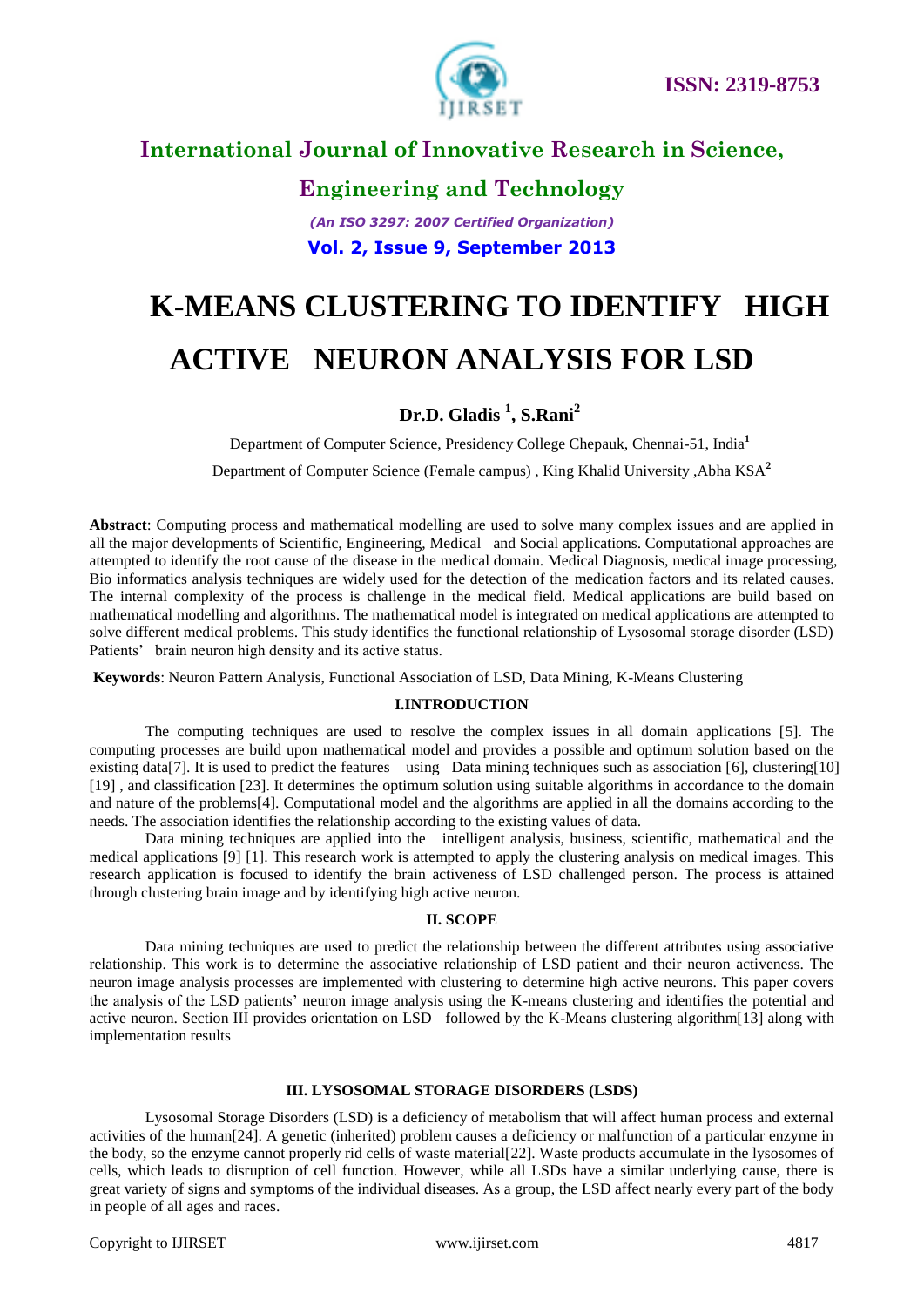

# **Engineering and Technology**

### *(An ISO 3297: 2007 Certified Organization)* **Vol. 2, Issue 9, September 2013**

In LSD, the classical acute neuronopathic (type 2) form; neuronopathic symptoms are characterised by an onset initial stage . In addition to the systemic manifestations, prominent brainstem findings are present, including spasticity, persistentretroflexion of the head, strabismus, oculomotor apraxia,trismus, dysphagia, laryngeal stridor and exaggerated deep tendon reflexes. Chronic neuronopathic (type 3) disease comprises a variety of disease variants. Patients may have an onset during childhood with hepatomegaly and skeletal lesions, and in addition, early development of a slowing of conjugate horizontal saccadic eye movements. Later on, treatment-resistant generalised tonic-clonic and myoclonic seizures, dementia, progressive spasticity and ataxia may develop and intellectual function may be lost which can be identified from the MRI brain analysis. The following part provides the concept of K-means clustering[20].

### **IV. K-MEANS ALGORITHM CLUSTERING ALGORITHM**

K-Means is a partitioning (P) method. It takes n number of objects as input along with the parameter k, that means the algorithm has to create k number of clusters. Each cluster has to contain at least one object, and each object has to belong to exactly one cluster [12]. In this manner the k-means algorithm does not handle noise, thus in our model applying the noise model is an empty step (P1 = NULL,  $D0 = D1$ ). K-means algorithm creates an initial partitioning where randomly selected objects are considered as the center of a cluster, and those objects belong to a given cluster, that are the nearest to it considering the distance measure, that is also an input for the algorithm. Thus, in this manner P2 is applied on the input object set and creates the initial clusters C0. This process iterates until the criterion function converges. This reallocation means that the k-means algorithm tries to minimize the root mean square of the clustering. In this paper we are used Squared Euclidean to determine the distance for clustering.

#### *Squared Euclidean Distance*

The General Squared Euclidean Distance Coefficient compares two cases i and j, and is defined as follows:

$$
d_{ij}^2 = \frac{S_k}{S_k} \frac{w_{ijk}(x_{ik} - x_{jk})^2}{w_{ijk}}
$$

Where  $x_{ik}$  is the value of variable k in case i, and  $W_{iik}$  is a weight of 1 or depending upon whether or not the comparison is valid for the  $k<sup>th</sup>$  variable; if differential variable weights are specified. It is the weight of the  $k<sup>th</sup>$  variable, or 0 if the comparison is not valid. It should be noted that the effect of the denominator Sk wijk is to divide the sum of the distance scores by the number of variables; or if variable weights have been specified, by the sum of the weights.

Euclidean Distance: Euclidean Distance dij is obtained by taking the square root of Squared Euclidean Distance  $\mathrm{Od}_{ij}^2$  as computed above.

### **V.METHODOLOGY**

The following steps are executable in pre-processed MRI using K-MEANS algorithm.

Step 1: Fetch the pre-processed MRI in the .nrrd format from LSD person

Step 2: Convert the fetched MRI .nrrd format file into sequence of frames in a 2D model.

Step 3: Fixation of frame number for the sequenced frames.

Step 4: Convert the frames into corresponding digital numbers.

Step 5: The converted digital numbers into triplet array sequence.(X,Y,Value)

Step 6: Cluster the triplet converted values using K-MEANS algorithm

Step 7: Fix a index value (ranking) of clustered object

Step 8: Sequential integration of same clusters and determine the pattern

Step 9: Determines of active and inactive neuron set based on pattern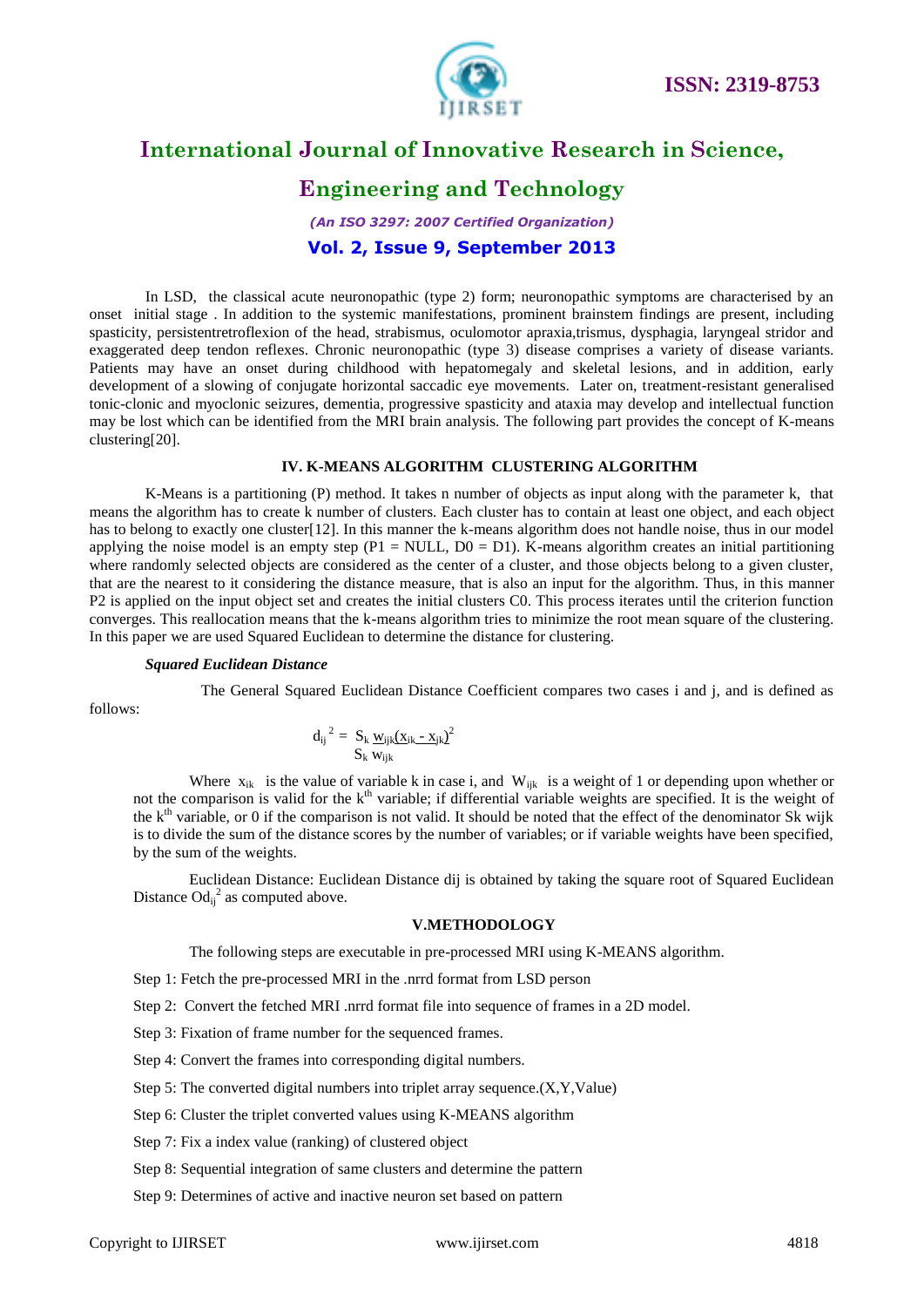

# **Engineering and Technology**

*(An ISO 3297: 2007 Certified Organization)* **Vol. 2, Issue 9, September 2013**

### **VI. MRI analysis for LSD**

The biological cell into a structure that is capable of receiving and integrating input, making a decision based on that input, and signalling other cells depending on the outcome of that decision is a remarkable feat of evolution[18]. The clustering process[2] is based on the digital values of the obtained MRI[11].

**Source of the data** : A MRI converted nrrd image is captured from the slicer public database. The data set is presented in the nrrd format and it is converted into the cubical data format using matlab. The converted cubical data set is presented into 256x256x120 representation. The each layer is presentable in a two dimensional format. The three dimensional axies points of the data are fetched and the changes between the 139 pixels are computed and graph is generated.

**Magnetic resonance imaging (MRI) into cubical database:** Magnetic resonance imaging (MRI) is one among the familiar and famous three-dimensional viewing of the brain and structures precise spatial relationships [3] . The image resolution is somewhat limited. Stained sections, on the other hand, offer excellent resolution and the ability to see individual nuclei (cell stain) or fiber tracts (myelin stain), however, there are often spatial distortions inherent in the staining process[8]. In this work ,nrrd file is fetched from slicer 3D download data base. Nrrd stands for "nearly raw raster data".Nrrd is a library file format designed to support scientific visualization and image processing involving Ndimensional raster data.

The network path way analysis is made by Modha, et.al., identified the movement and the distance of the neuron via analysing the MRI three dimensional coordinated image[14][21] [15] [16]. A similar approach is made to attain the signal communication analysis to increase the speed of the neuron process[17]. The images which is fetched at the time of MRI scanning is processed using matlab and converted to the two dimensional image and converted into the corresponding digital values.



Figure 1 : Converted MRI Figure 2: MRI layer Image

The image is sequenced into 1: 120 based on the nature of the MRI file. The files corresponding digital values are converted and presented to compute the frequency of the changes. The changes on the digital number consider as an activation of neuron.

### **VII. CLUSTER ANALYSIS**

The neuron processes are observed on the processed MRI. The major two patterns active and inactive neurons are identified. In frequency process evaluated from 262144 generated frequency images. Using K-means on the Digital values neuron are clustered in 8,16,32,64 and 128.The obtained results are summarised and discussed below.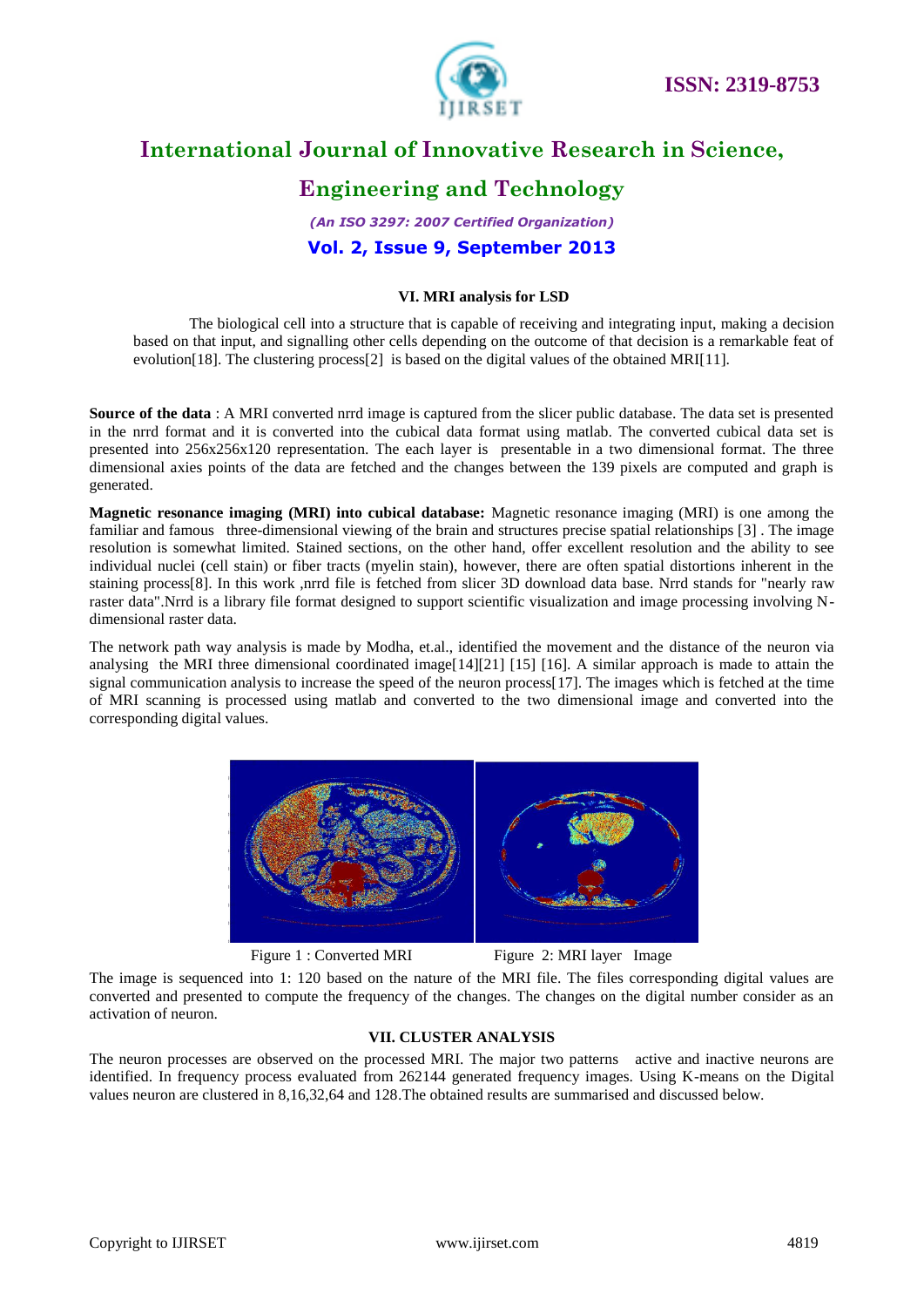

# **Engineering and Technology**

*(An ISO 3297: 2007 Certified Organization)* **Vol. 2, Issue 9, September 2013**

### **Table 1: Eight cluster neuron count**

| Cluster no   | - |  | $\overline{\phantom{0}}$ |       |                  |      |
|--------------|---|--|--------------------------|-------|------------------|------|
| Neuron Count |   |  | 72025                    | 80057 | 51027<br>ر، ۱۷ ر | 3053 |

The first 4 clustered are empty clusters and does not have elements. However, elements are not active. The cluster images below



**Figure 3 : Cluster images for 8 clusters**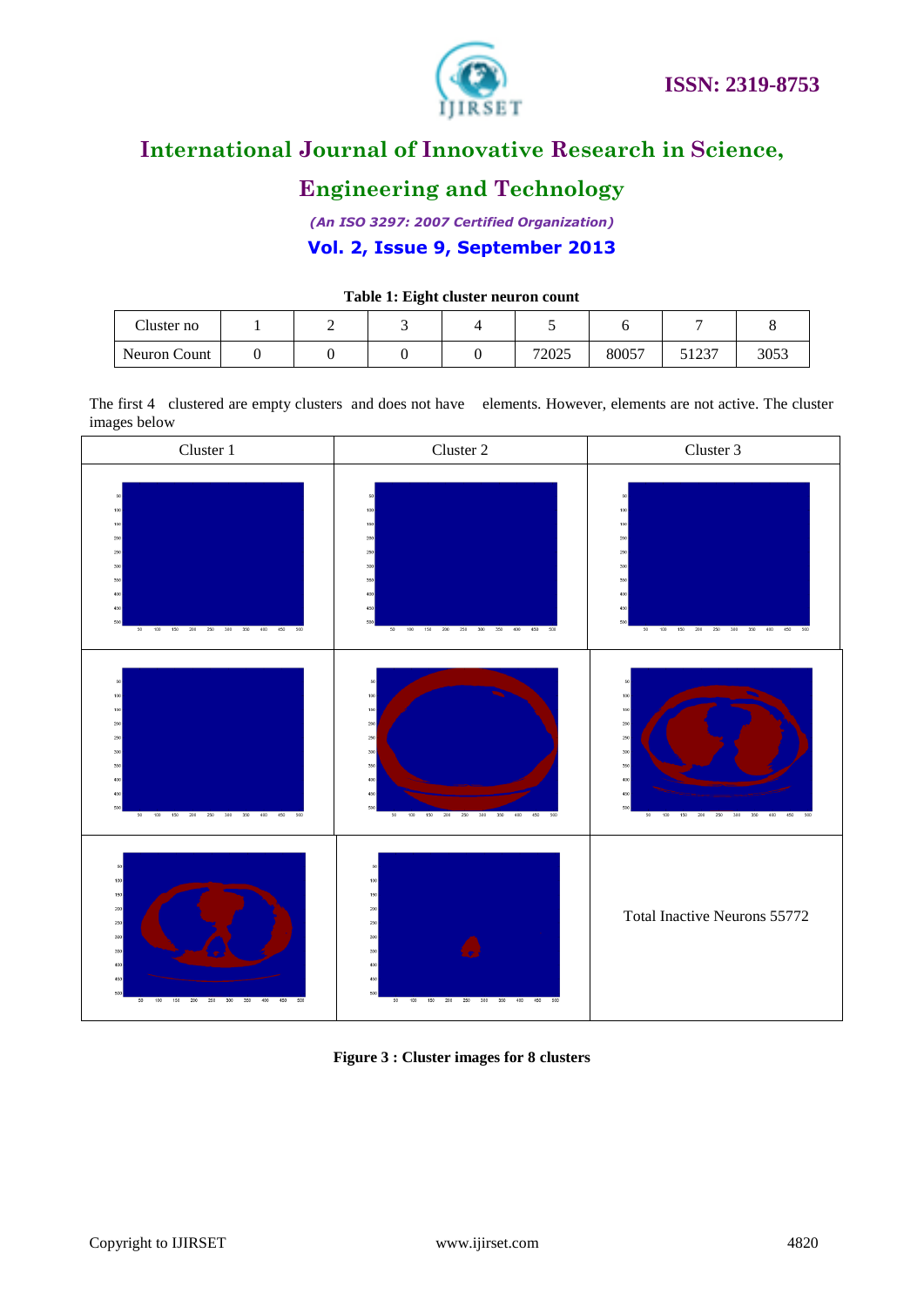

# **Engineering and Technology**

*(An ISO 3297: 2007 Certified Organization)* **Vol. 2, Issue 9, September 2013**

Similarly the neurons are clustered into 32 and the following results are obtained

| Cluster no       |              | 2              | 3                | $\overline{4}$   | 5            | 6        | $\mathbf{r}$   | 8                |
|------------------|--------------|----------------|------------------|------------------|--------------|----------|----------------|------------------|
| Active<br>Neuron | $\mathbf{0}$ | $\overline{0}$ | $\boldsymbol{0}$ | $\boldsymbol{0}$ | $\mathbf{0}$ | $\Omega$ | $\overline{0}$ | $\boldsymbol{0}$ |
| Cluster no       | 9            | 10             | 11               | 12               | 13           | 14       | 15             | 16               |
| Active<br>Neuron | $\mathbf{0}$ | $\mathbf{0}$   | $\boldsymbol{0}$ | $\boldsymbol{0}$ | $\mathbf{0}$ | $\Omega$ | $\overline{0}$ | $\boldsymbol{0}$ |
| Cluster no       | 17           | 18             | 19               | 20               | 21           | 22       | 23             | 24               |
| Active<br>Neuron | $\theta$     | $\mathbf{0}$   | 21447            | 36458            | 10098        | 11187    | 10077          | 20642            |
| Cluster no       | 25           | 26             | 27               | 28               | 29           | 30       | 31             | 32               |
| Active<br>Neuron | 29623        | 24055          | 19923            | 11109            | 7464         | 2132     | 1901           | 256              |

**Table 2: 32 cluster neuron count**

As per the observation of 32 clustering the non active neurons are 55772 and active neurons are 206372. The first 1-18 clusters are inactive. The remaining 19 to 32 are active clustering. The minimum is 56 and the maximum is 36458 in the neuron clusters. The obtained active neuron cluster images are.

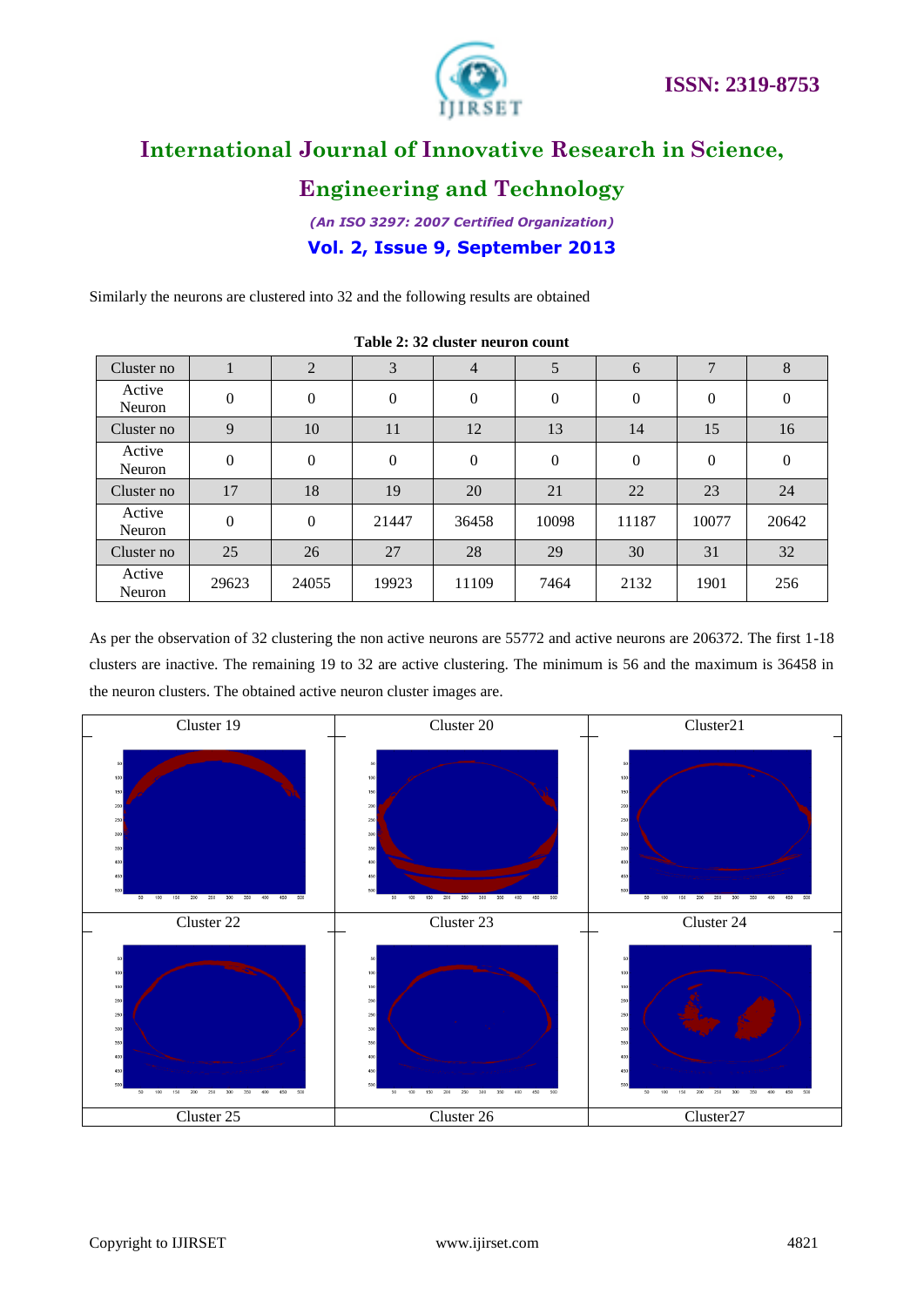

# **Engineering and Technology**

*(An ISO 3297: 2007 Certified Organization)* **Vol. 2, Issue 9, September 2013**



### **Figure 4: Cluster images for 32 clusters**

While clustering into the high level of clustering the communication neuron are reduced. Comparison of Communication strength of Neuron

| Cluster | Non Active<br>Cluster | Active<br>Cluster | Min  | Max    | Average | Active<br>Neuron | Non Active<br>Neuron |
|---------|-----------------------|-------------------|------|--------|---------|------------------|----------------------|
| 8       | 4                     |                   | 2853 | 206572 | 82549   | 206372           | 55772                |
| 16      | 9                     | ┑                 | 671  | 61742  | 29482   | 206372           | 55772                |
| 32      | 18                    | 14                | 56   | 36458  | 14741   | 206372           | 55772                |
| 64      | 38                    | 26                | 68   | 30888  | 7937    | 206372           | 55772                |
| 128     | 77                    | 51                | 37   | 23543  | 4046    | 206372           | 55772                |

**Table 3: comparison of Active neurons**

When the number of cluster are increased the neuron are communicated quickly with the clusters. When numbers of neurons in the cluster are less the communication speed is increased.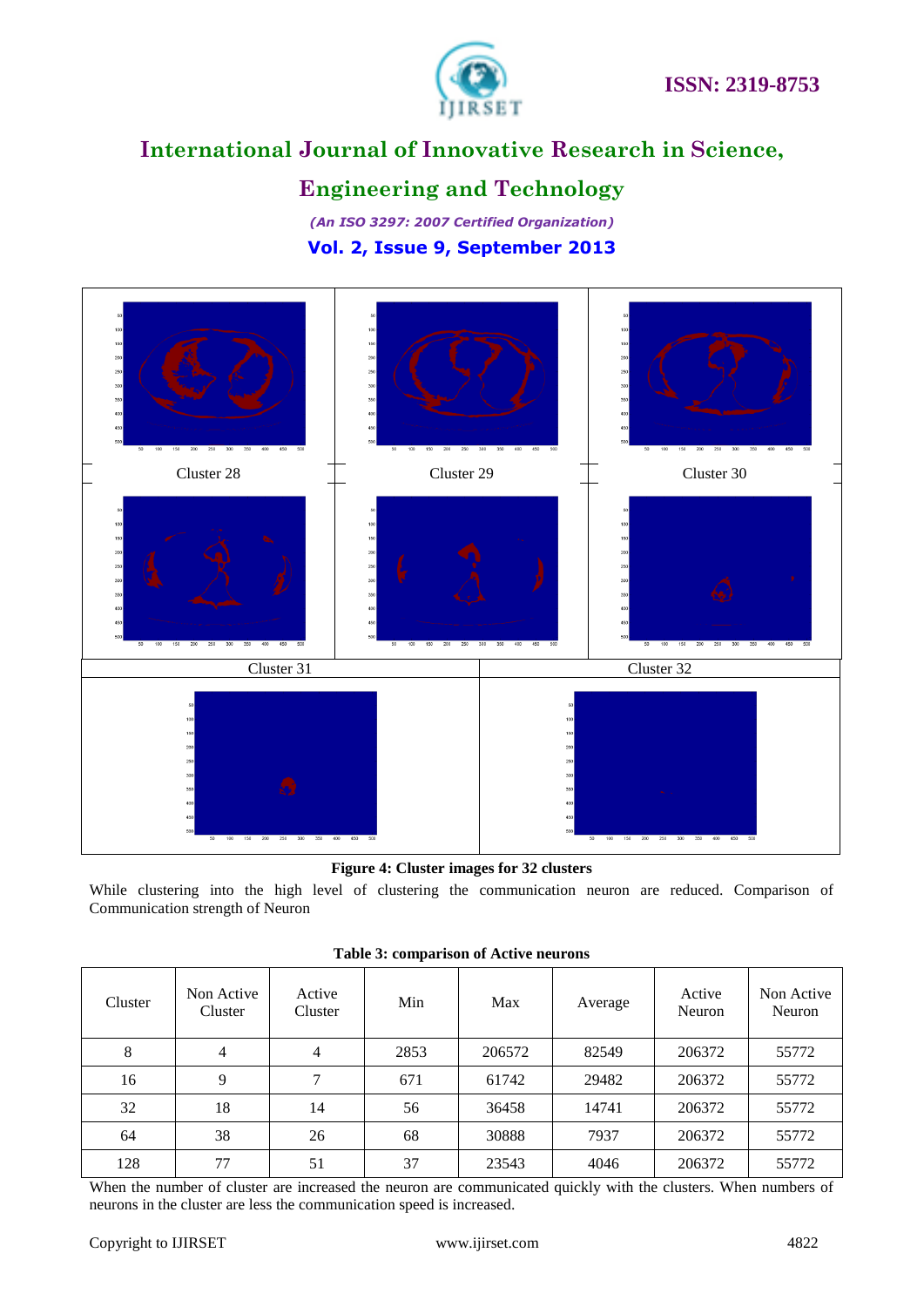

# **Engineering and Technology**

# *(An ISO 3297: 2007 Certified Organization)*

### **Vol. 2, Issue 9, September 2013**

### **VIII. CONCLUSION**

The MRI cluster analysis of the communication of neuron process will increase the speed then the LSD impact will be decreased. The MRI image is converted nrrd format and presented into corresponding cubical data set for the DN generation and clustered according to the frequency. The active neurons are decreased then communication process increased while analyzing the LSD. The low levels of neuron areas are identified. The density based as well as hierarchal clustering algorithms to be compared for high active neurons for the further mapping process.

### **ACKNOWLEDGMENT**

The author is acknowledging to Integrated Intelligent Research (IIR) for the support of computations and programming.

#### **REFERENCES**

- 1. Antonie, M. L., Zaiane, O. R.,Coman, A.,(2001) "Application of Data Mining Techniques for Medical Image Classification", Proceedings of the Second International Workshop on Multimedia Data Mining MDM/KDD 2001) in conjunction with ACM SIGKDD conference, San Francisco, August 26,2001
- 2. B. Andreopoulos , A. An , X. Wang and M. Schroeder "A roadmap of clustering algorithms: Finding a match for a biomedical application", Briefings Bioinformatics, vol. 10, no. 3, pp.297 -314 2009
- 3. Barnathan M, Megalooikonomou V, Faloutsos C, Faro S, Mohamed FB.TWave: high-order analysis of functional MRI.Int.j Neuroimage. 2011 Sep 15;58(2):537-48.
- 4. Cios KJ, Moore GW. Medical data mining and knowledge discovery: an overview. In: Cios KJ, editor.Medical data mining and knowledge discovery. Heidelberg: Springer, 2000. p. 1–16 [chapter 1].
- 5. Dunham, M. H., Sridhar S.,(2006) "Data Mining: Introductory and Advanced Topics", Pearson Education,New Delhi, ISBN: 81-7758-785-4, 1st Edition, 2006
- 6. Fadi Thabtah, A review of associative classification mining, The Knowledge Engineering Review, Volume 22 , Issue 1 (March 2007),Pages 37- 65, 2007.
- 7. George, D. and Hawkins, J. (Oct. 2009) Towards a mathematical theory of cortical microcircuits. PLoS Computational Biology 5, 10, e1000532.
- 8. Gruber O, Tost H, Henseler I et al. Pathological amygdala activation during working memory performance: evidence for a pathophysiological trait marker in bipolar affective disorder. Hum Brain Mapp 2010; 31: 115–125.
- 9. Harleen Kaur , Siri Krishan Wasan and Vasudha Bhatnagar, THE IMPACT OF DATA MINING TECHNIQUES ON MEDICAL DIAGNOSTICS, Data Science Journal, Volume 5, 19 October 2006pp119-126.
- 10. A. K. Jain, M. N. Murty, and P. J. Flynn. Data clustering: a review.ACM Computing Survays, 31(3):264{323, 1999
- 11. M. C. Jobin Christ, R. M. S. Parvathi, "Segmentation of Medical Image using K-Means Clustering and Marker Controlled Watershed Algorithm European Journal of Scientific Research ISSN 1450-216X Vol.71 No.2 (2012), pp. 190-194
- 12. Jiawei Han and Micheline Kamber, "Data Mining Concepts and techniques", 2nd ed., Morgan Kaufmann Publishers, San Francisco, CA, 2007.
- 13. M.C. Su and C. H. Chou, " A Modified Version of the K Means Algorithm with a Distance Based on Cluster Symmetry," IEEE Trans. On Pattern Analysis and Machine Intelligence, vol.23, no.6, pp. 674 – 680, June. 2001
- 14. D. S. Modha, (2009) "A conceptual cortical surface atlas," PLoS ONE, vol. 4,no. 6, p. e5693.
- 15. Modha, D.S. and Singh, R. (June 2010) Network architecture of the long-distance pathways in the macaque brain.Proceedings of the National Academy of Sciences of the USA 107, 30, 13485–13490.
- 16. Dharmendra S Modha's, (2012) A scalable simulator for an architecture for Cognitive Computing IBM and LBNL presented the next milestone towards fulfilling the vision of DARPA SyNAPSE program at Supercomputing 2012.
- 17. Moore GW, Berman JJ. Anatomic pathology data mining. In: Cios KJ, editor. Medical data mining and knowledge discovery. Heidelberg: Springer, 2000. p. 61–108 [chapter 4].
- 18. Onkamo, P. and Toivonen, H., "A survey of data mining methods for linkage disequilibrium mapping", Henry Stewart Publications 1473 9542. Human Genomics. VOL 2, NO 5, age No. 336-340, MARCH 2006.
- 19. D. Pelleg and A. Moore. X-means: Extending K-means with efficient estimation of the number of clusters. In Pat Langley, editor, Proceedings of 17th International Conference on Machine Learning, pages 727\_734, Morgan Kaufmann Publishers San Francisco, USA, 2000.
- 20. R. Xu and D. Wunsch II "Survey of clustering algorithms", IEEE Trans. Neural Networks, vol. 16, no. 3, pp.645 -678 2005
- 21. J. Sherbondy, R. Ananthanrayanan, R. F. Dougherty, D. S. Modha,and B. A. Wandell, (2009) "Think global, act local; projectome estimation with bluematter," in Proceedings of MICCAI 2009. Lecture Notes in Computer Science.
- 22. Strakowski SM, Adler CM, Holland SK, Mills NP,DelBello MP, Eliassen JC. Abnormal fMRI brain activationin euthymic bipolar disorder patients during a counting Stroop interference task. Am J Psychiatry 2005; 162: 1697–1705.
- 23. Sunita Soni, O.P.Vyas, Using Associative Classifiers for Predictive Analysis in Health Care Data Mining, International Journal of Computer Application (IJCA, 0975 –8887) Volume 4– No.5, July 2010, pages 33-34.